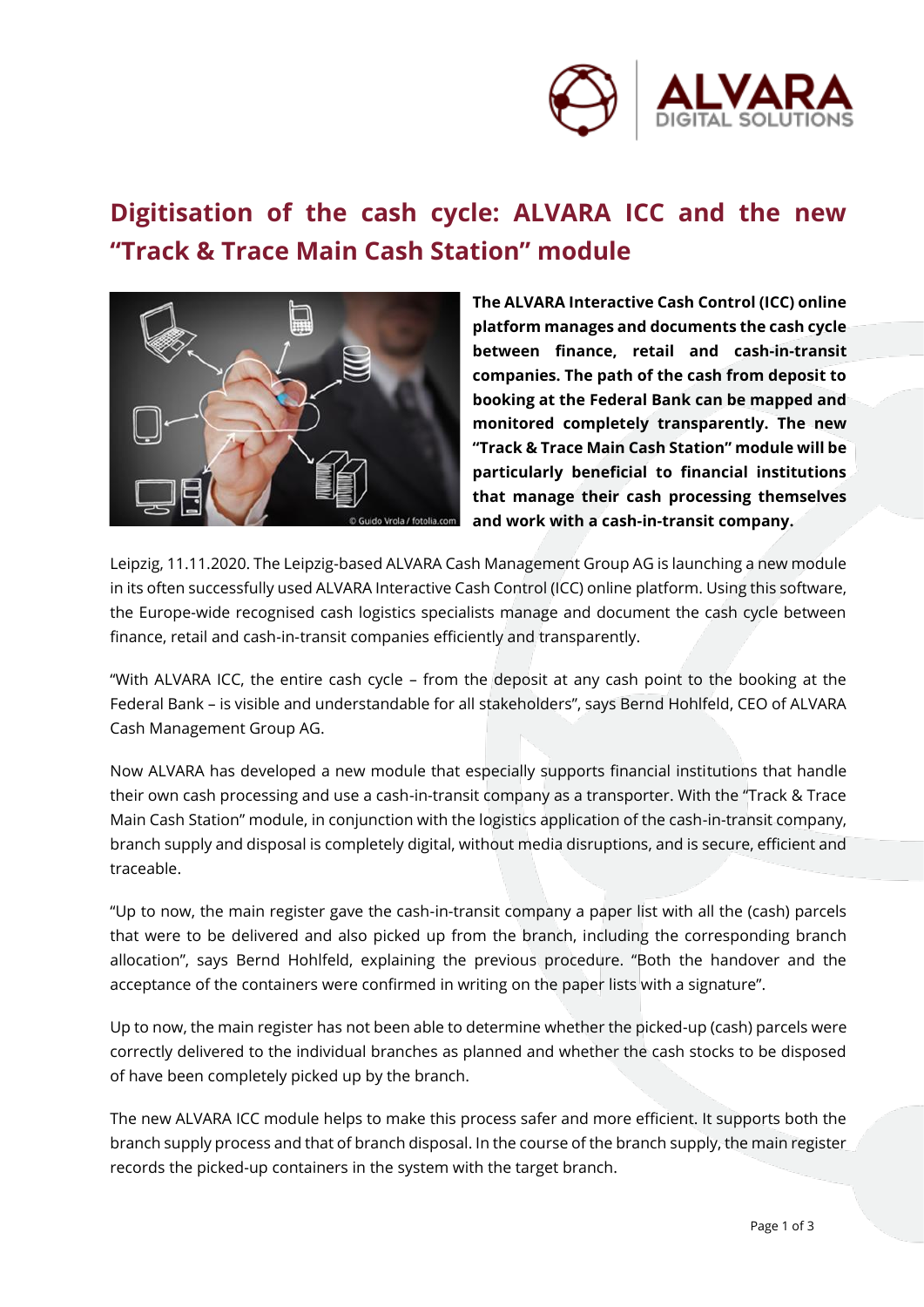

The cash-in-transit company picks up the valuable goods from the main register, scans them when they are picked up using its logistics application and delivers them to the branches. In the course of this, the logistics application of the cash-in-transit company then checks whether the target branch is correct and all the containers to be returned are complete.

"With the help of the new module, the picked-up containers arrive precisely at the branches as the bank or savings bank had planned", says Thomas Vietze, second member of the ALVARA Cash Management Group AG board. "The process is completely traceable, secure and transparent for everyone involved. The error-prone and above all time-consuming maintenance of paper lists is no longer necessary".

With the new "Track & Trace Main Cash Station" module and the connection between cash-in-transit company software and the bank's requirements, ALVARA ICC is digitising yet another process in the cash logistics chain.



<https://www.digital.alvara.eu/interactive-cash-control/>

## **About ALVARA | Digital Solutions (a trademark of ALVARA Holding GmbH):**

ALVARA | Digital Solutions is a brand of ALVARA Holding GmbH. The group of companies is positioned as a leading European provider of track & trace software solutions for the cash cycle and logistics from cash handling, monitoring, process automation to clearing. With its customized solutions for recording and tracking cash flows, the Group enables retailers, cash-in-transit companies and financial institutions to optimize their cash management processes and reduce their process costs. ALVARA | Digital Solutions' customers include companies from the retail, CIT and banking sectors worldwide. [www.digital.alvara.eu](http://www.digital.alvara.eu/)